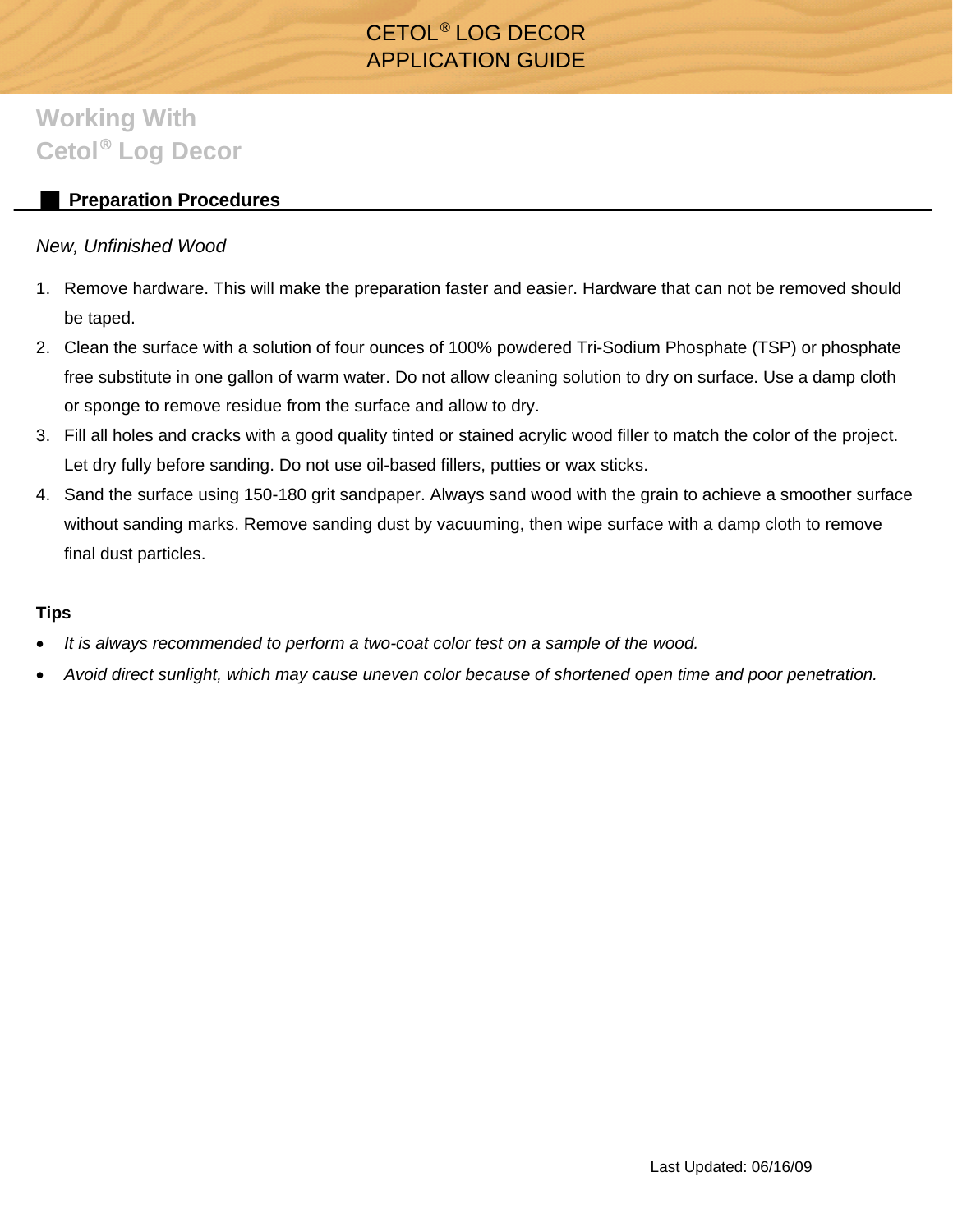# CETOL® LOG DECOR APPLICATION GUIDE

## **Application Procedures**

#### **New/Bare Wood**

- 1. Follow the preparation procedures
- 2. Apply first coat of Cetol Log Decor
- 3. Let surface dry for minimum of four hours
- 4. Lightly sand with 220 grit sandpaper or a fine scuffing pad and remove the dust
- 5. Apply second coat of Cetol Log Decor
- 6. Clean tools with soap and water
- *Smooth wood coverage: 400-500 sq. ft./US gallon*
- *For high-wear areas, apply a third coat after four hours of dry time*
- *The second or third coat can be substituted with Cetol BL Interior Clear for less color or a different sheen*

#### *Application Do's …*

- *Apply when the surface and air temperature is 50*°*F/10*°*C to 95*°*F/35*°*C*
- *Thoroughly stir the product before application; shaking can cause bubbles in the finish*
- *Apply an even coat using a synthetic nylonpolyester brush*
- *Apply in a well-ventilated area*
- *Apply in the direction of the wood grain*
- *Intermix batches to ensure color consitency*

#### *Application Don'ts …*

- *Do not apply on kitchen tables or kitchen cabinets*
- *Do not apply if humidity is above 80%. High humidity could cause hazing*
- *Do not apply in areas of high humidity such as bathrooms or pool rooms*
- *Do not use steel wool for sanding*